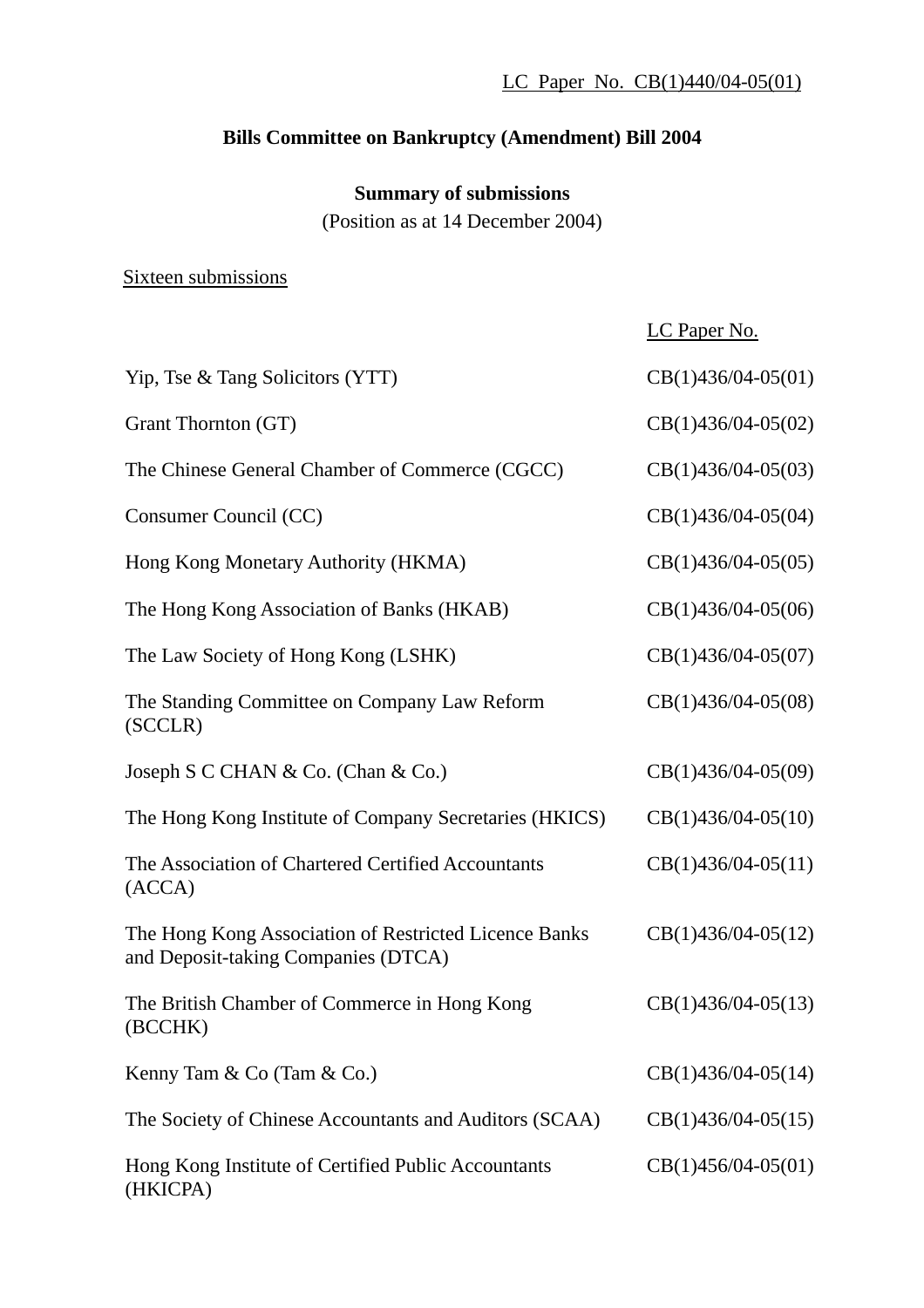### **Bills Committee on Bankruptcy (Amendment) Bill 2004**

# **Summary of views raised by organizations on the Bill**

(Position as at 14 December 2004)

|     | Views of organizations on major issues of the Bill                                                                                                                                                                                                                                                                                                                                                                                                                                                                                    | Name of<br>Organization                                                    |
|-----|---------------------------------------------------------------------------------------------------------------------------------------------------------------------------------------------------------------------------------------------------------------------------------------------------------------------------------------------------------------------------------------------------------------------------------------------------------------------------------------------------------------------------------------|----------------------------------------------------------------------------|
| 1   | <b>General comments</b>                                                                                                                                                                                                                                                                                                                                                                                                                                                                                                               |                                                                            |
| 1.1 | Expresses support for the Bill.                                                                                                                                                                                                                                                                                                                                                                                                                                                                                                       | CC<br><b>HKAB</b><br>Chan & Co.<br><b>DTCA</b><br>Tam & Co.<br><b>SCAA</b> |
| 1.2 | Supports the proposal of outsourcing summary<br>bankruptcy cases to private-sector insolvency<br>practitioners (PIPs) given the limitation of resources of<br>the Official Receiver's Office (ORO).<br>Expresses concern on whether PIPs have adequate<br>experience and expertise in handling bankruptcy cases,<br>and whether ORO could perform its monitoring role<br>effectively.                                                                                                                                                 | <b>YTT</b>                                                                 |
| 1.3 | Expresses full support for the Bill.<br>The proposal of outsourcing summary bankruptcy<br>cases to PIPs without the need for convening creditors'<br>meetings constitutes<br>sensible<br>and<br>practical<br>improvements to the administration of bankruptcies.                                                                                                                                                                                                                                                                      | <b>HKICS</b>                                                               |
| 1.4 | The outsourcing proposal is one of the feasible means<br>to handle bankruptcy cases but may give rise to<br>operational difficulties, such as the conflict of interests<br>involved in a case where the appointed PIP and the<br>bankrupt know each other, and the bankrupt's possible<br>concern about the protection of personal data by the<br>appointed PIP during the process of handling his case.<br>Suggests that a self-regulatory body be set up for<br>supervision of the professional standards and integrity<br>of PIPs. | <b>CGCC</b>                                                                |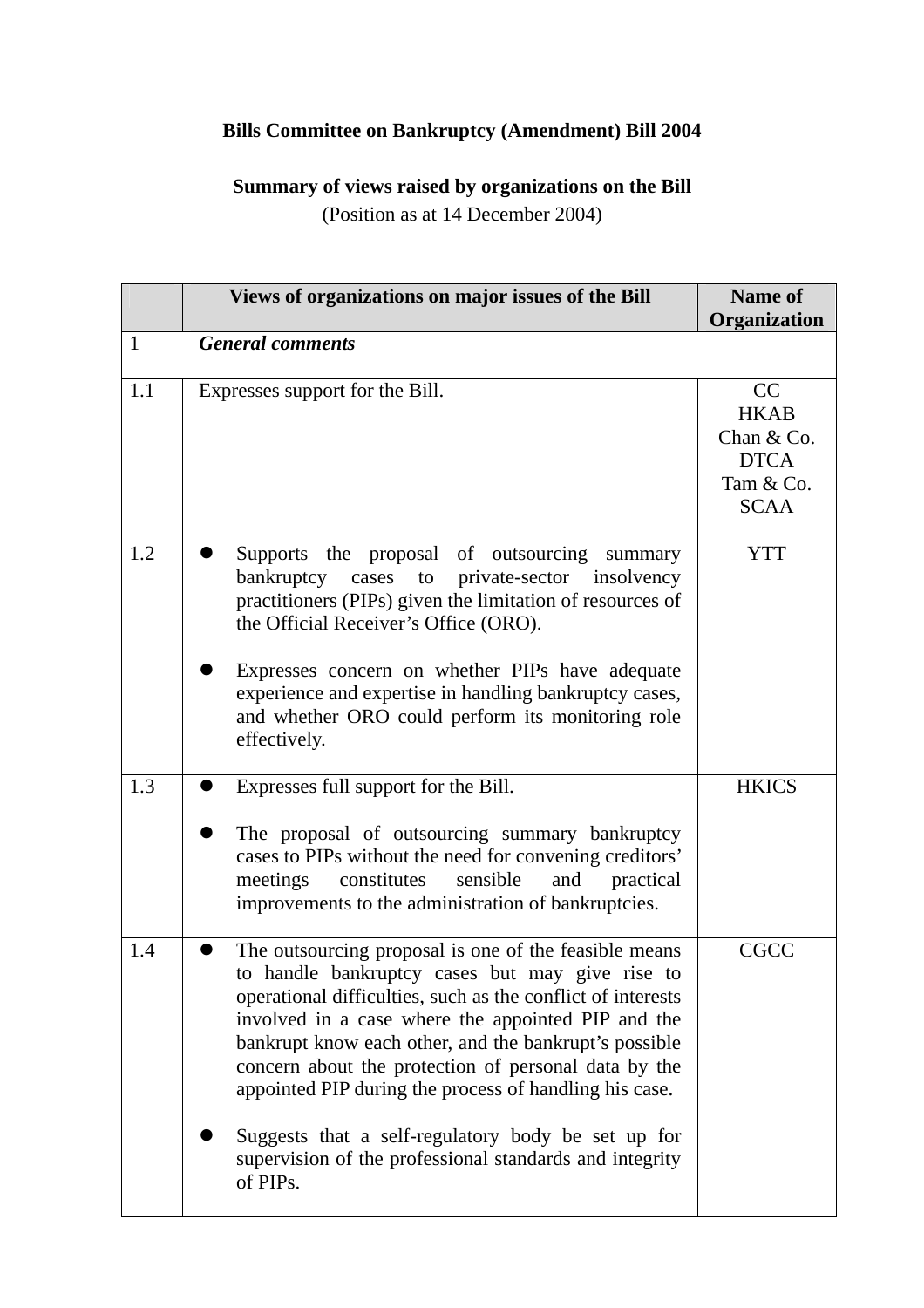|                | Views of organizations on major issues of the Bill                                                                                                                                                                                                                                                                                                                                                                                                                                                                                                                                                                                                                                                                                               | <b>Name of</b><br>Organization                             |
|----------------|--------------------------------------------------------------------------------------------------------------------------------------------------------------------------------------------------------------------------------------------------------------------------------------------------------------------------------------------------------------------------------------------------------------------------------------------------------------------------------------------------------------------------------------------------------------------------------------------------------------------------------------------------------------------------------------------------------------------------------------------------|------------------------------------------------------------|
|                | Supports that an expert group be set up by ORO for<br>investigation of frauds relating to bankruptcies, and an<br>appeal board for reviewing the decisions concerned.<br>The Administration should encourage creditors and the<br>public to report on illegal acts of the bankrupt, e.g. by<br>providing a hotline for the purpose.                                                                                                                                                                                                                                                                                                                                                                                                              |                                                            |
| 1.5            | Supports in principle the policy of contracting out<br>government services to suitable qualified persons in<br>the private sector, wherever possible and practicable.<br>adequate<br>framework<br>There<br>should<br>be<br>an<br>and<br>procedure, and the availability of an appropriate level<br>of financial resources, to ensure that the persons with<br>the skills necessary and experience are in a position to<br>and are encouraged to take up the work.<br>Requests for the Administration's clarification on how<br>the proposed arrangements for the outsourcing of<br>bankruptcy cases will work in practice.                                                                                                                       | <b>HKICPA</b>                                              |
| 1.6            | Expresses no comment on the Bill                                                                                                                                                                                                                                                                                                                                                                                                                                                                                                                                                                                                                                                                                                                 | <b>HKMA</b><br><b>LSHK</b><br><b>SCCLR</b><br><b>BCCHK</b> |
| $\overline{2}$ | Scope of the outsourcing scheme<br>(clause 3)                                                                                                                                                                                                                                                                                                                                                                                                                                                                                                                                                                                                                                                                                                    |                                                            |
| 2.1            | Under the proposed new subsection $(1A)$ of section 12 of<br>the Bankruptcy Ordinance (BO), where the Official<br>Receiver (OR) as the provisional trustee considers that the<br>value of the property of the bankrupt is unlikely to exceed<br>\$200,000, he may at any time appoint any person as<br>provisional trustee in his place. It may be necessary to set<br>out procedures and/or criteria to:<br>Allow ORO the flexibility not to have to treat all cases<br>with assets of less than \$200,000 summary cases;<br>Ascertain how ORO forms a view that the assets are<br>unlikely to have a value of more than \$200,000; and<br>Enable the Government/ORO to provide funding for<br>PIPs to be appointed trustee (or agents of OR as | <b>GT</b>                                                  |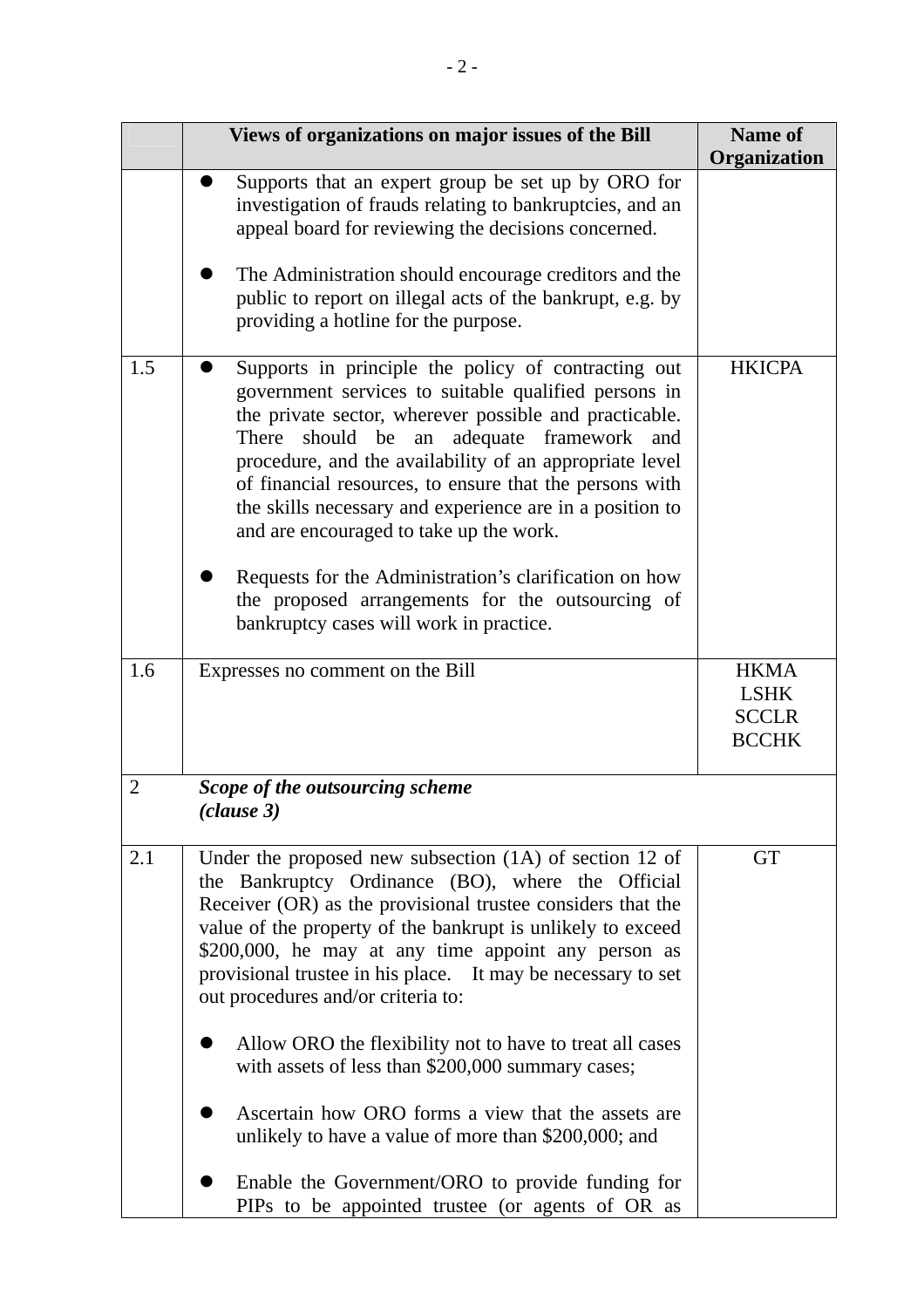|     | Views of organizations on major issues of the Bill                                                                                                                                                                                                                                                              | <b>Name of</b><br>Organization |
|-----|-----------------------------------------------------------------------------------------------------------------------------------------------------------------------------------------------------------------------------------------------------------------------------------------------------------------|--------------------------------|
|     | trustee) to carry out detailed investigations for public<br>interest and/or other reasons.                                                                                                                                                                                                                      |                                |
| 2.2 | It will be important for ORO to take reasonable steps<br>to ensure adherence to the requirements of the<br>proposed new subsection (1A) of section 12 of BO.<br>Two suggestions:                                                                                                                                | <b>HKICPA</b>                  |
|     | Where ORO considers that the property of the<br>(a)<br>bankrupt is unlikely to exceed \$200,000, it<br>should support its view with reasons and confirm<br>to the court that reasonable enquiries have been<br>made beforehand; and                                                                             |                                |
|     | Where ORO is unable, on the basis of the<br>(b)<br>information available or otherwise, to form a<br>view as to the value of the bankrupt's property,<br>no appointment should be made under the<br>provision.                                                                                                   |                                |
|     | Requests for the Administration's clarification on how<br>bankruptcy cases with assets likely to be above<br>\$200,000 will be handled once the Bill<br>$\overline{1}$<br>implemented.                                                                                                                          |                                |
| 2.3 | Suggests that the scope of the outsourcing scheme be<br>expanded to allow ORO to outsource bankruptcy cases<br>where the value of the bankrupt's property does not<br>exceed \$500,000.                                                                                                                         | Chan & Co                      |
|     | The above suggestion would enable ORO to focus on<br>the administration of bankruptcy cases where the value<br>of the bankrupt's property exceeds \$500,000 and on<br>supervision and regulation of PIPs.<br>The<br>the<br>outsourcing scheme would then be more commercially<br>viable and attractive to PIPs. |                                |
| 3   | Power of the Official Receiver to appoint provisional<br>trustees and joint provisional trustees<br>(clause 3)                                                                                                                                                                                                  |                                |
| 3.1 | Under the proposed new subsection $(1B)$ of section 12 of<br>BO, OR may appoint two or more persons as joint<br>provisional trustees but "such an appointment must make<br>provision as to the circumstances in which the provisional                                                                           | <b>GT</b>                      |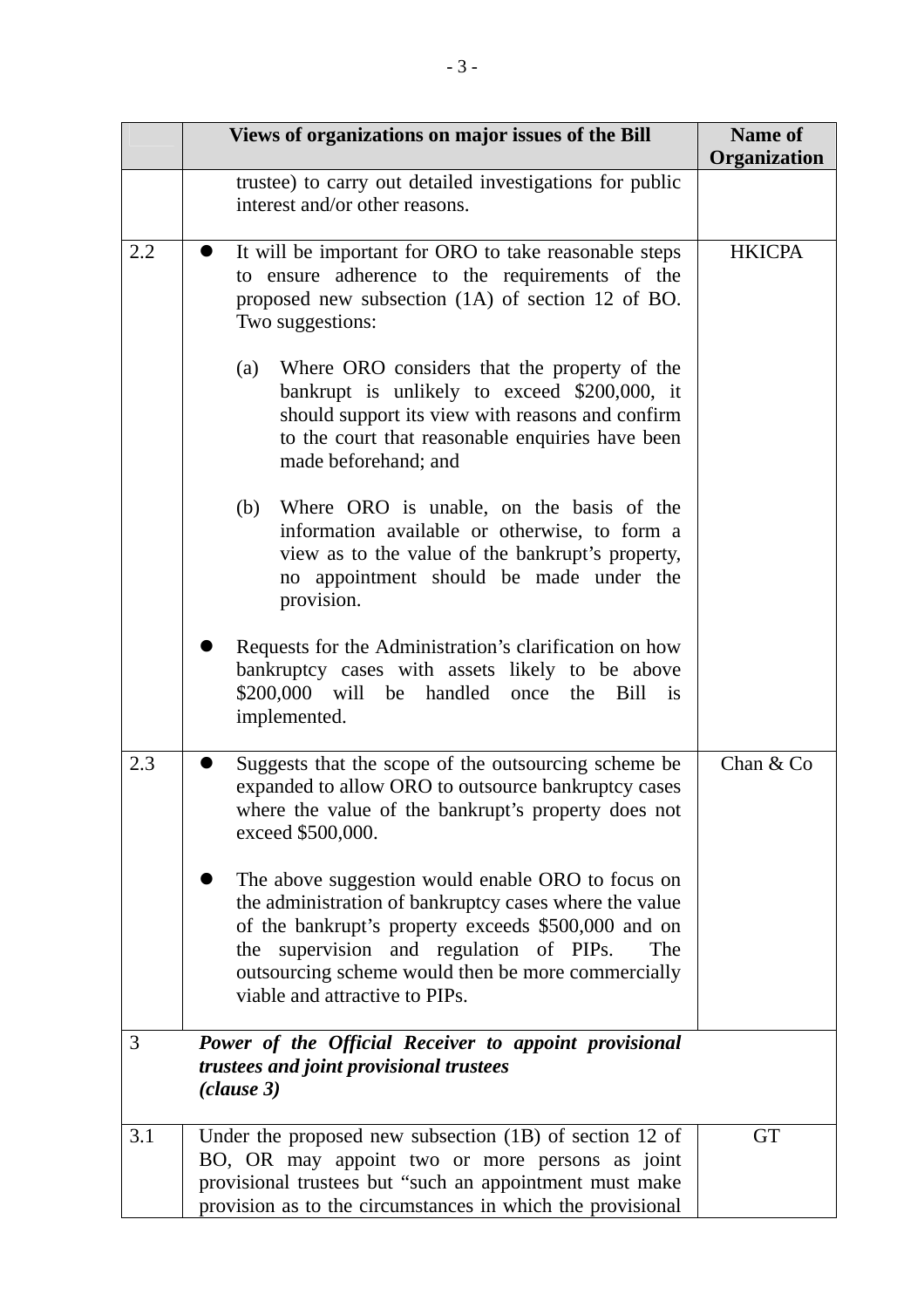|     | Views of organizations on major issues of the Bill                                                                                                                                                                                                                                                                                                | <b>Name of</b><br>Organization |
|-----|---------------------------------------------------------------------------------------------------------------------------------------------------------------------------------------------------------------------------------------------------------------------------------------------------------------------------------------------------|--------------------------------|
|     | trustees must act together and the circumstances in which<br>one or more of them may act for the others". There are<br>two points of concern:                                                                                                                                                                                                     |                                |
|     | Given that appointments are usually on "joint and<br>several" basis, it is not sure why the appointment of<br>joint provisional trustees must make provision to the<br>mentioned<br>in the proposed<br>circumstances<br>new<br>subsection $(1B)$ ; and                                                                                            |                                |
|     | Who will be in that position (and based on what) to<br>spell out any such circumstances, for a case of assets<br>of less than \$200,000?                                                                                                                                                                                                          |                                |
|     | (Remarks: The same concern applies to the proposed new<br>sections $80(1)$ , $80(1A)$ and $81A(2)$ of BO (clauses 24 and<br>25). Please refer to items 11.1 and 12.1 below.)                                                                                                                                                                      |                                |
| 4   | Power to appoint interim trustee<br>(clause 4)                                                                                                                                                                                                                                                                                                    |                                |
| 4.1 | Under section 13 of BO, the court may, if it is shown to be<br>necessary for the protection of the estate, at any time after<br>the presentation of a bankruptcy petition and before a<br>bankruptcy order is made, appoint OR to be interim trustee.<br>There are two points of concern:                                                         | <b>GT</b>                      |
|     | A PIP should be able to be appointed as an interim<br>trustee. Besides, as long as a creditor is prepared to<br>provide the funding for this appointment, ORO should<br>seeing evidence<br>insist<br>from<br>not<br>on<br>the<br>applicant/creditor that there are definitely assets worth<br>more than \$200,000.                                |                                |
|     | "Protection of the estate" should be extended to<br>include protection of books and records of the<br>potential bankrupt.                                                                                                                                                                                                                         |                                |
| 4.2 | Section 13 of BO does not provide for any person<br>other than OR to be appointed as interim trustee.<br>This may be contrasted with the position under section<br>193(2) of the Companies Ordinance (Cap. 32) (CO),<br>which provides that OR "or any other fit person" may<br>as provisional liquidator.<br>be appointed<br>Two<br>suggestions: | <b>HKICPA</b>                  |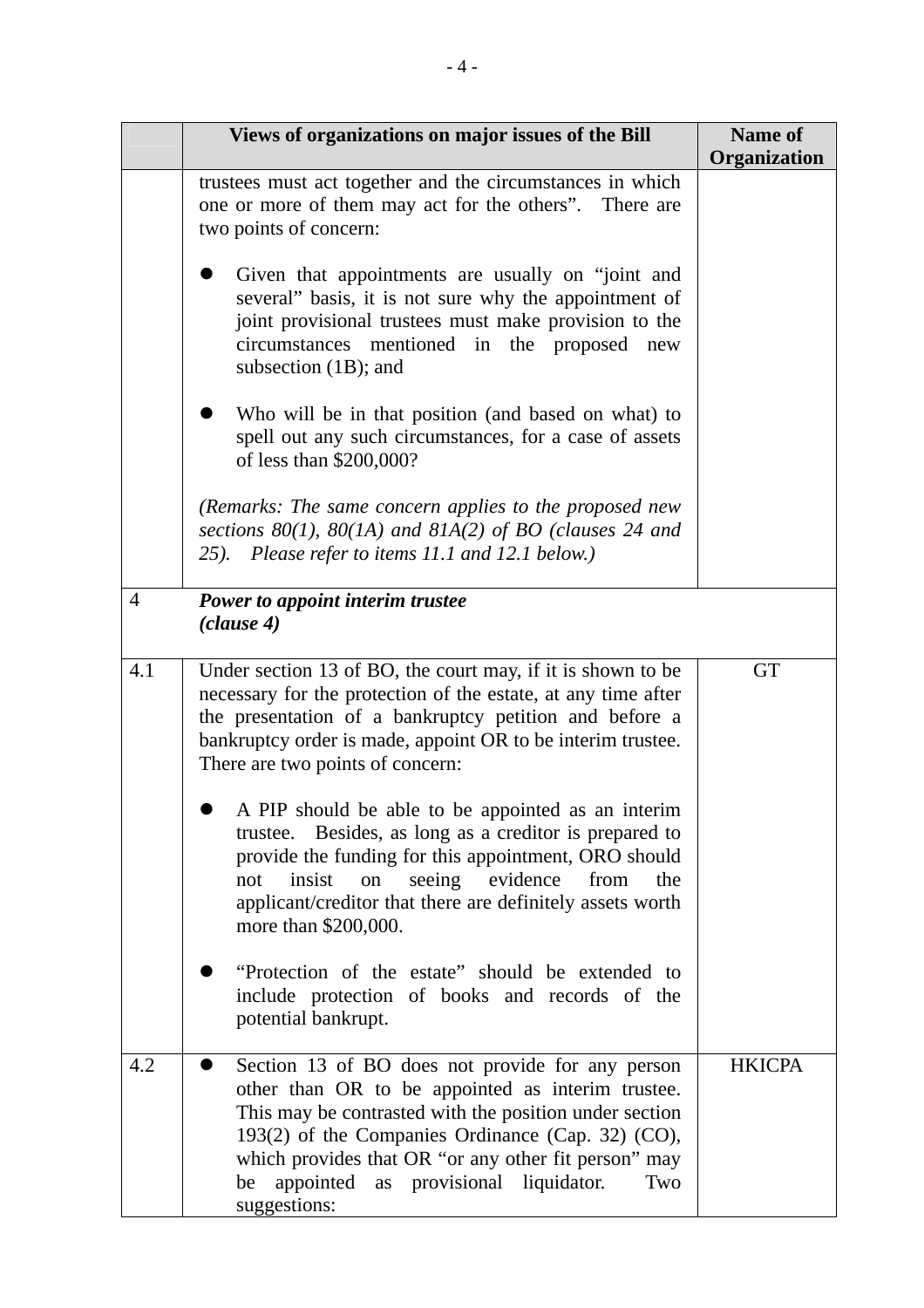|     | Views of organizations on major issues of the Bill                                                                                                                                                                                                                                                                                                                                                                                                                                                                                                                                                                                                                                                                                                                                                                      | <b>Name of</b><br>Organization |
|-----|-------------------------------------------------------------------------------------------------------------------------------------------------------------------------------------------------------------------------------------------------------------------------------------------------------------------------------------------------------------------------------------------------------------------------------------------------------------------------------------------------------------------------------------------------------------------------------------------------------------------------------------------------------------------------------------------------------------------------------------------------------------------------------------------------------------------------|--------------------------------|
|     | To allow for the possibility of appointing PIPs as<br>(a)<br>interim trustees under BO, the Bill should be<br>amended to converge more closely with the<br>equivalent provisions in CO, i.e. sections 193 and<br>$194(1)(aa)$ of CO; and<br>A provision similar to Rule 28(3) of the<br>(b)<br>Companies (Winding-up) Rules should also be<br>incorporated into the Bankruptcy Rules to allow<br>the interim trustee to be paid his remuneration<br>out of the assets of the estate in the event that a                                                                                                                                                                                                                                                                                                                 |                                |
| 5   | bankruptcy order is not ultimately made.<br><b>Statement of affairs</b>                                                                                                                                                                                                                                                                                                                                                                                                                                                                                                                                                                                                                                                                                                                                                 |                                |
|     | (clause 8)                                                                                                                                                                                                                                                                                                                                                                                                                                                                                                                                                                                                                                                                                                                                                                                                              |                                |
| 5.1 | Under the proposed section $18(1)$ of BO, the bankrupt<br>shall submit a statement of affairs to the trustee not<br>more than 21 days after the day the bankruptcy order<br>was made. However, in practice, a trustee may not<br>have been appointed given that upon the making of the<br>bankruptcy order, a provisional trustee is appointed,<br>and there is then a lapse of up to 12 weeks before a<br>trustee is appointed (Please refer to section $17A(1)$ of<br>BO).<br>To address the inconsistencies mentioned above.<br>suggests that section $18(1)$ of BO be amended to read,<br>"the bankrupt shall submit  to the trustee or<br>provisional trustee, as the case may be, not more than<br>21 days after the day the bankruptcy order was made".<br>(Remarks: HKICPA's comments on clauses 8 and 9 should | <b>HKICPA</b>                  |
|     | be read in light of its comments on clause 15.)                                                                                                                                                                                                                                                                                                                                                                                                                                                                                                                                                                                                                                                                                                                                                                         |                                |
| 6   | <b>Public examination of bankrupt</b><br>(clause 9)                                                                                                                                                                                                                                                                                                                                                                                                                                                                                                                                                                                                                                                                                                                                                                     |                                |
| 6.1 | To enable a provisional trustee to undertake his duties<br>as soon as possible, section 19 of BO should be<br>amended to allow a provisional trustee to undertake a<br>public examination of the bankrupt.                                                                                                                                                                                                                                                                                                                                                                                                                                                                                                                                                                                                              | <b>HKICPA</b>                  |
|     | In this connection, it is also suggested that the power                                                                                                                                                                                                                                                                                                                                                                                                                                                                                                                                                                                                                                                                                                                                                                 |                                |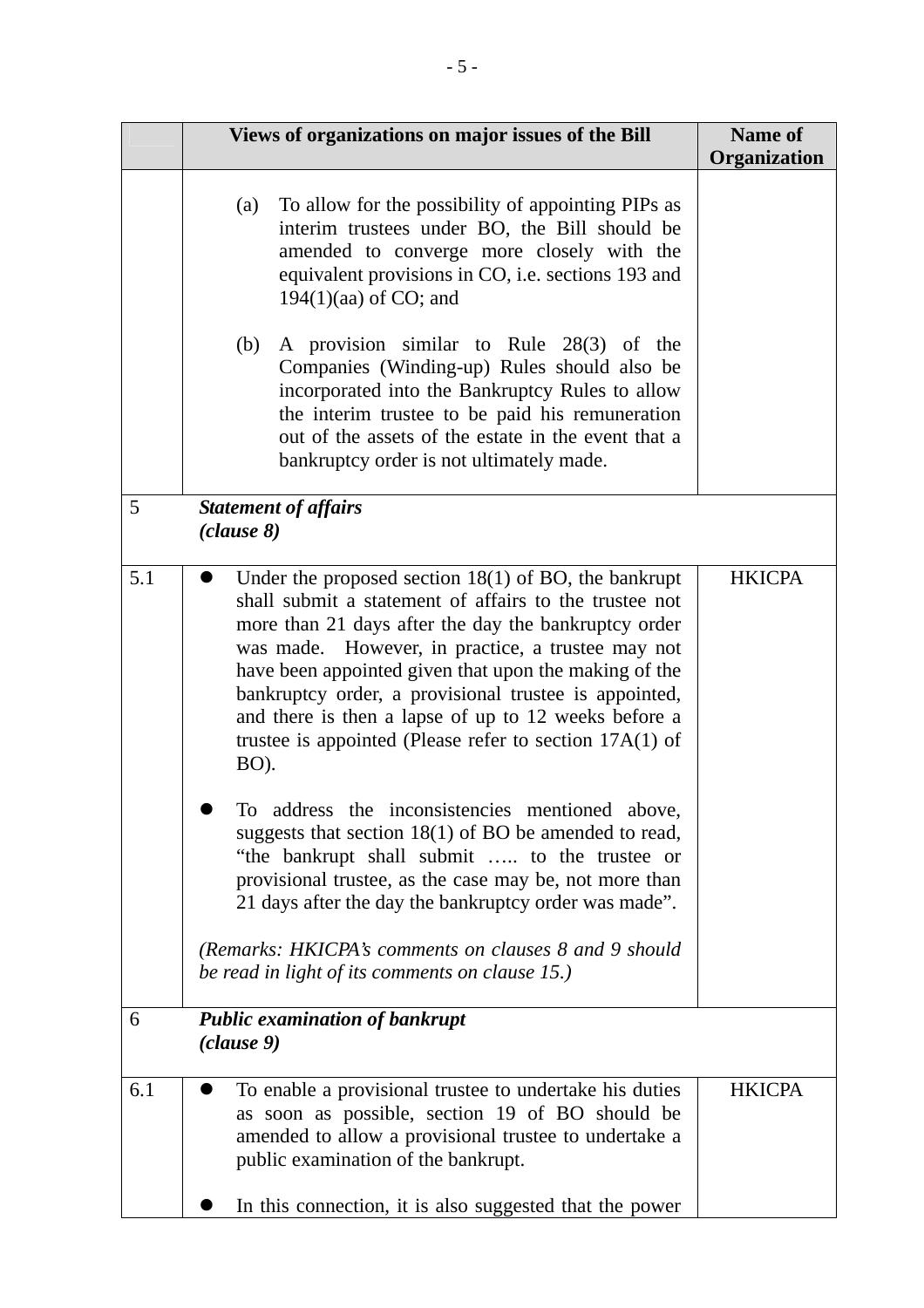|     | Views of organizations on major issues of the Bill                                                                                                                                                                                                     | Name of<br>Organization |
|-----|--------------------------------------------------------------------------------------------------------------------------------------------------------------------------------------------------------------------------------------------------------|-------------------------|
|     | given to OR or trustee under section 64 of BO to<br>inspect goods held by way of security should be made<br>available to a provisional trustee.                                                                                                        |                         |
|     | (Remarks: HKICPA's comments on clauses 8 and 9 should<br>be read in light of its comments on clause 15.)                                                                                                                                               |                         |
| 7   | Provisions where person other than Official Receiver is<br>appointed trustee<br>(clause 10)                                                                                                                                                            |                         |
| 7.1 | Section 23 of BO should<br>be amended to include<br>provisional trustee.                                                                                                                                                                               | <b>ACCA</b>             |
| 8   | <b>Priority of costs and charges</b><br>(clause 11)                                                                                                                                                                                                    |                         |
| 8.1 | The priority of costs and charges set out in the proposed<br>amendments to section $37(1)$ of BO gives little incentive to<br>PIPs to take up bankruptcy cases. There are four points<br>of concern:                                                   | <b>GT</b>               |
|     | It is not fair to pay everybody else in full first before<br>paying the PIP who is often wholly responsible for the<br>realization of the assets of the bankrupt.                                                                                      |                         |
|     | It is not clear as to why ORO is entitled to charge fees<br>and commissions on a percentage of realization basis<br>where little work, if any, is done by ORO in the<br>realization of the same.                                                       |                         |
|     | The wording of the proposed section $37(1)(e)$ does not<br>read well as the charges of any shorthand writer can<br>hardly be related to "expenses properly incurred in<br>preserving, getting in or realizing the assets of the<br>bankrupt".          |                         |
|     | On the proposed section $37(3)$ , it is not clear why the<br>shorthand writer appointed or authorized by OR<br>should have any preference over others.                                                                                                 |                         |
| 8.2 | It appears that the remuneration of a provisional trustee<br>may be included under either the proposed section $37(1)(a)$<br>or (h) of BO. To ensure clarity, the remuneration should<br>be explicitly shown in the revised order of priority of costs | <b>ACCA</b>             |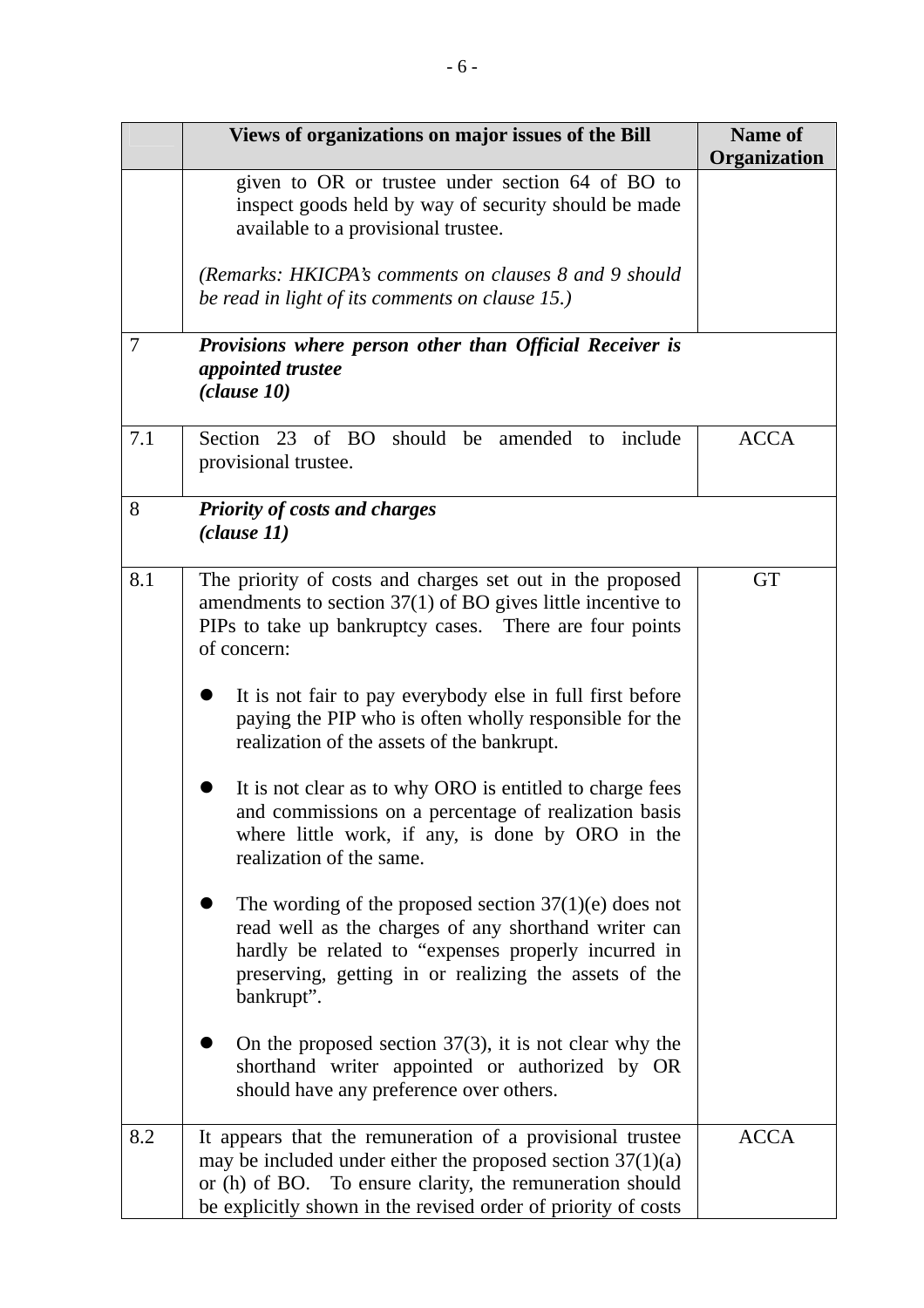|     |              | Views of organizations on major issues of the Bill                                                                                                                                                                                                                                                                                                                                                                                                                                                      | Name of<br>Organization  |
|-----|--------------|---------------------------------------------------------------------------------------------------------------------------------------------------------------------------------------------------------------------------------------------------------------------------------------------------------------------------------------------------------------------------------------------------------------------------------------------------------------------------------------------------------|--------------------------|
|     | and charges. |                                                                                                                                                                                                                                                                                                                                                                                                                                                                                                         |                          |
| 8.3 |              | Under the existing section $37(1)$ of BO, the fees of OR<br>acting as trustee is given a higher priority than the<br>petitioner's costs. However, under the proposed<br>amendments to section $37(1)$ , fees of PIPs acting as<br>trustee is given a lower priority to the petitioner's<br>costs for similar duties previously performed by OR.<br>The proposed priority of costs and charges will create<br>a disincentive to PIPs to maximize realization of assets<br>for the benefits of creditors. | Tam & Co.<br><b>SCAA</b> |
|     |              | While petitioner's costs may not be an issue in the<br>self-petitioned cases, it is possible that OR may<br>contract out creditor-petitioned cases in future.<br>It is<br>necessary to address the above discrepancy.<br>There<br>are two suggestions:                                                                                                                                                                                                                                                  |                          |
|     | (a)          | To amend the proposed section $37(1)$ so that<br>disbursements and fees of PIPs acting as trustee<br>(i.e. proposed section $37(1)(f)$ , (g) and (h)) will<br>have higher priority than the petitioner's costs<br>(i.e. proposed section $37(1)(b)$ ); and                                                                                                                                                                                                                                              |                          |
|     | (b)          | To introduce in due course the amendments<br>mentioned above to the order of priority in Rule<br>179 of the Companies (Winding-up) Rules so<br>that the same arrangements in disbursements and<br>fees of PIPs will apply to liquidation cases.                                                                                                                                                                                                                                                         |                          |
| 8.4 |              | Suggests that consideration be given to elevating the<br>priority of the trustee's remuneration further up the<br>scale to provide a greater incentive for the trustee to<br>pursue claims.                                                                                                                                                                                                                                                                                                             | <b>HKICPA</b>            |
|     |              | Requests for the Administration's clarification on the<br>following two issues:                                                                                                                                                                                                                                                                                                                                                                                                                         |                          |
|     | (a)          | How much is likely to be made available to<br>private sector trustees out of the petitioner's<br>deposit; and                                                                                                                                                                                                                                                                                                                                                                                           |                          |
|     | (b)          | Whether the costs incurred by the trustee in<br>preserving and realizing assets should be<br>regarded as "the expenses properly incurred in                                                                                                                                                                                                                                                                                                                                                             |                          |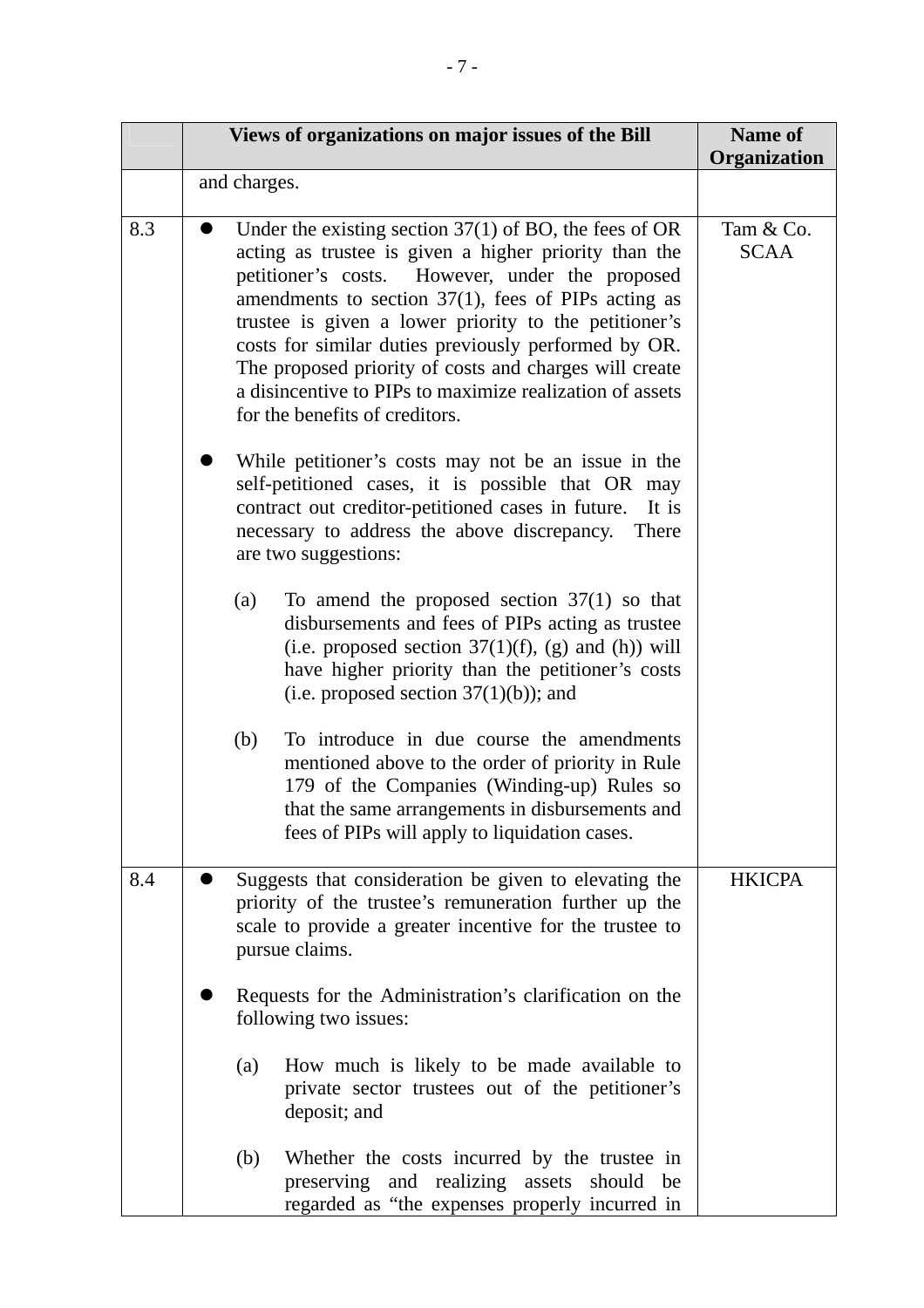|     | Views of organizations on major issues of the Bill                                                                                                                                                                                                                                                                                                              | <b>Name of</b><br>Organization |
|-----|-----------------------------------------------------------------------------------------------------------------------------------------------------------------------------------------------------------------------------------------------------------------------------------------------------------------------------------------------------------------|--------------------------------|
|     | preserving, getting in or realizing any of the<br>assets of the bankrupt" referred to in the<br>beginning of the proposed section $37(1)$ , which<br>will be payable ahead of the priorities referred to<br>in the proposed section $37(1)(a)$ to (i).                                                                                                          |                                |
|     | It would seem unnecessary to include the second part<br>of the proposed section $37(1)(e)$ , "except expenses"<br>properly incurred ", as it appears that the point is<br>already covered by the proposed new subsection (3),<br>when this is read in conjunction with the introductory<br>part of subsection (1).                                              |                                |
| 9   | Vesting and transfer of property<br>(clause 15)                                                                                                                                                                                                                                                                                                                 |                                |
| 9.1 | The proposed new section $58(1A)$ of BO provides that<br>"[o]n the appointment of a person other than the Official<br>Receiver as provisional trustee, the property shall forthwith<br>pass to and vest in the provisional trustee appointed".<br>There are two points of concern:                                                                              | <b>GT</b>                      |
|     | In the event that the provisional trustee does not<br>eventually become the trustee, how then would the<br>property become vested from the provisional trustee to<br>the trustee?                                                                                                                                                                               |                                |
|     | Even if the provisional trustee becomes the trustee.<br>what is the mechanism for vesting of property from<br>the provisional trustee to the trustee?                                                                                                                                                                                                           |                                |
| 9.2 | The proposed new section $58(1B)$ of BO provides that save<br>some specified sections of the Ordinance, the<br>1n<br>provisional trustee shall, unless the context otherwise<br>requires, be regarded as the trustee for the purposes of this<br>Ordinance. There are two points of concern:                                                                    | <b>HKICPA</b>                  |
|     | It is possible that this provision would resolve the<br>concerns raised above in relation to clauses 8 and 9,<br>but it is not entirely clear from the drafting. If the<br>provisional trustee may do anything that a trustee may<br>do, other than in relation to those specified sections of<br>the Ordinance, this may need to be stated more<br>explicitly. |                                |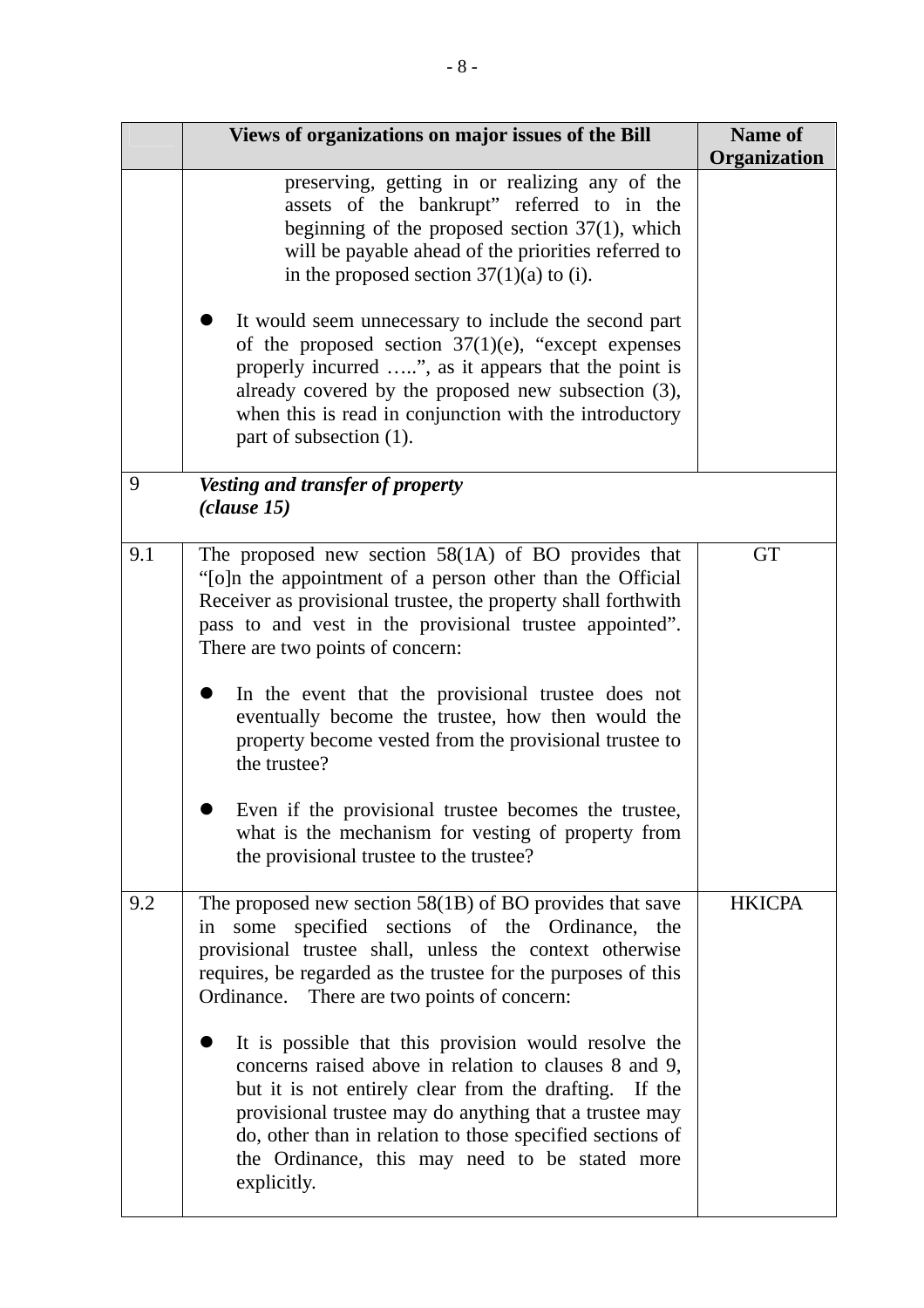|      | Views of organizations on major issues of the Bill                                                                                                                                                                                                                                                                                                                                                                                                                                                   | <b>Name of</b><br>Organization |
|------|------------------------------------------------------------------------------------------------------------------------------------------------------------------------------------------------------------------------------------------------------------------------------------------------------------------------------------------------------------------------------------------------------------------------------------------------------------------------------------------------------|--------------------------------|
|      | As drafted, the proposed provision is likely to create<br>some uncertainty and debate. For example, it is<br>unclear whether the provisional trustee should be<br>regarded as the trustee in relation to the priority of<br>payments under the proposed section $37(1)(h)$ , or<br>whether, in view of clause 27, the remuneration of the<br>provisional trustee should be treated as "costs, charges<br>and expenses incurred or authorized by the Official<br>Receiver" under section $37(1)(a)$ . |                                |
| 10   | Official name of trustee and provisional trustee<br>(clause 23)                                                                                                                                                                                                                                                                                                                                                                                                                                      |                                |
| 10.1 | Under the proposed section $79(1)$ and (2) of BO, the<br>official name of a provisional trustee (or a trustee) shall be<br>"the provisional trustee (or the trustee) of the property<br>of  a bankrupt". The proposed provision may give the<br>impression that the trustee does not (have powers to) deal<br>with liabilities, creditors or general affairs of the bankrupt.<br>Suggests that "trustee of the estate" be used instead.                                                              | <b>GT</b>                      |
| 10.2 | "Provisional trustee" is defined in clause 2 of the Bill as,<br>inter alia, any person appointed as provisional trustee of<br>the property of the bankrupt under section $12(1A)$ of BO.<br>"Trustee" is defined in section 2 of BO as the "trustee in<br>bankruptcy of a bankrupt's estate". For the sake of<br>consistency, suggests that section 2 of BO be amended with<br>wording similar to that proposed in clauses 2 and 23 of the<br>Bill.                                                  | <b>HKICPA</b>                  |
| 11   | Power to appoint joint or successive trustees and<br><i>provisional trustees</i><br>(clause 24)                                                                                                                                                                                                                                                                                                                                                                                                      |                                |
| 11.1 | Under the proposed new subsections $(1)$ and $(1A)$ of<br>section 80 of BO, when two or more persons are appointed<br>as provisional trustees (or trustees), the appointment shall<br>state whether any act required or authorized to be done by<br>a provisional trustee (or trustee) is to be done by all or any<br>one or more of such persons. Please refer to the<br>comments on section $12(1B)$ of BO mentioned in item 3.1<br>above.                                                         | <b>GT</b>                      |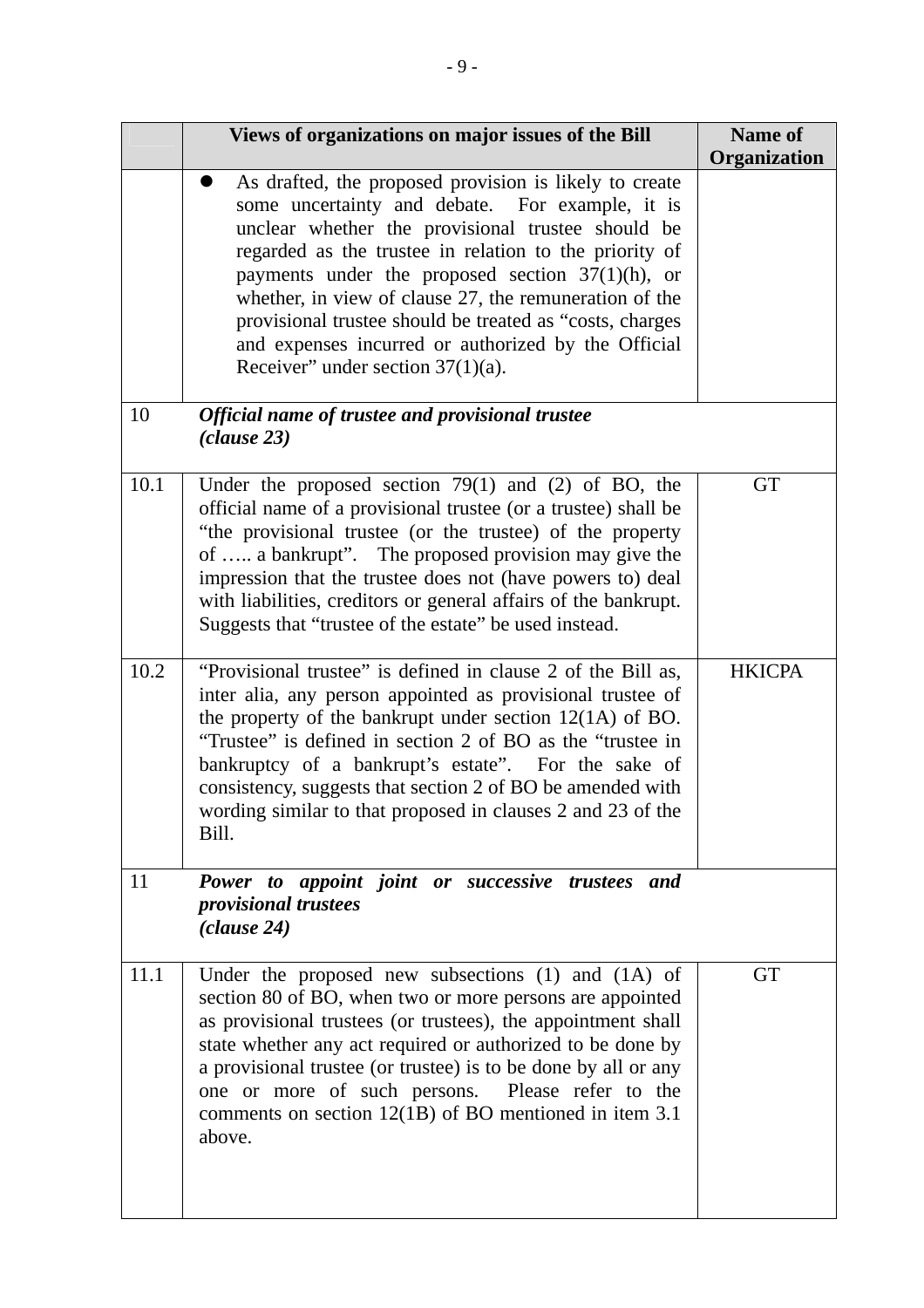|      | Views of organizations on major issues of the Bill                                                                                                                                                                                                                                                                                                                                                                                                                                                                                            | Name of<br>Organization |
|------|-----------------------------------------------------------------------------------------------------------------------------------------------------------------------------------------------------------------------------------------------------------------------------------------------------------------------------------------------------------------------------------------------------------------------------------------------------------------------------------------------------------------------------------------------|-------------------------|
| 12   | Vacancy in office of provisional trustee<br>(clause 25)                                                                                                                                                                                                                                                                                                                                                                                                                                                                                       |                         |
| 12.1 | Under the proposed new section $81A(2)$ of BO, the power<br>of OR to appoint a person to fill a vacancy in the office of a<br>provisional trustee may be exercised without a creditors'<br>meeting and it includes power to appoint two or more<br>as joint provisional trustees but "such an<br>persons<br>appointment must make provision as to the circumstances<br>in which the provisional trustees must act together and the<br>circumstances in which one or more of them may act for<br>the others". There are two points of concern: | <b>GT</b>               |
|      | It is not clear why there is a reference to the exercising<br>of the OR's power "without a creditors' meeting"; and                                                                                                                                                                                                                                                                                                                                                                                                                           |                         |
|      | Same concern as that on section $12(1B)$ of BO<br>(item 3.1 above).                                                                                                                                                                                                                                                                                                                                                                                                                                                                           |                         |
| 13   | <b>Remuneration for PIPs</b><br>(clause 27)                                                                                                                                                                                                                                                                                                                                                                                                                                                                                                   |                         |
| 13.1 | Expresses concern over the high level of fees charged<br>by PIPs, and considers that ORO should play an active<br>role in supervising the level of fees charged by PIPs.                                                                                                                                                                                                                                                                                                                                                                      | CC                      |
|      | Welcomes the introduction of the proposed new<br>section 85A of BO to provide that the remuneration of<br>PIPs shall be fixed and approved by ORO, and that<br>creditors can apply to ORO for a review of PIP's<br>remuneration.                                                                                                                                                                                                                                                                                                              |                         |
| 13.2 | In the proposed new section $85A(1)$ of BO, it should<br>be made clear as to whether the "scale of fees" as<br>fixed by OR will be fixed on a case-by-case basis, or<br>will be applied across the board for all cases at the<br>relevant time.                                                                                                                                                                                                                                                                                               | <b>GT</b>               |
|      | It appears that the (provisional) trustee himself does<br>not have any capacity to apply to the court to have his<br>fee basis and/or remuneration reviewed. This would<br>not appear to be fair.                                                                                                                                                                                                                                                                                                                                             |                         |
| 13.3 | The wording in the proposed new section $85A(1)$ of<br>BO, which appears to be based on that in section 196                                                                                                                                                                                                                                                                                                                                                                                                                                   | <b>HKICPA</b>           |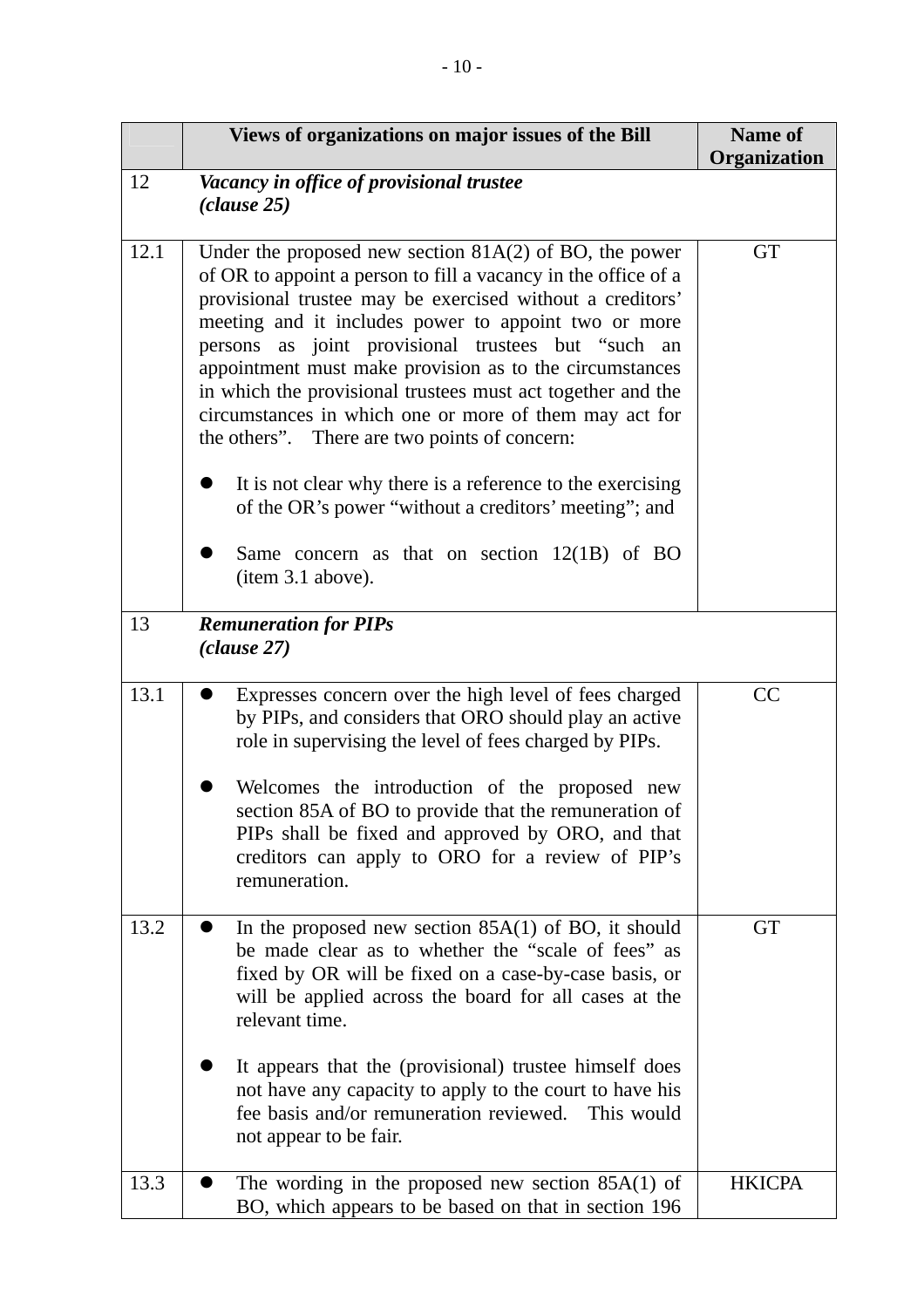|      | Views of organizations on major issues of the Bill                                                                                                                                                                                                                                                                                                                                                                                                                                   | <b>Name of</b><br>Organization |
|------|--------------------------------------------------------------------------------------------------------------------------------------------------------------------------------------------------------------------------------------------------------------------------------------------------------------------------------------------------------------------------------------------------------------------------------------------------------------------------------------|--------------------------------|
|      | of CO, is too open-ended and could create uncertainty.<br>In fact, similar ambiguity in CO and the Companies<br>(Winding-up) Rules and their application has given<br>rise to uncertainty. Requests the Administration's<br>clarification on the following two areas:                                                                                                                                                                                                                |                                |
|      | How will the proposed new section $85A(1)$<br>(a)<br>operate?                                                                                                                                                                                                                                                                                                                                                                                                                        |                                |
|      | (b)<br>What bases of remuneration could be applied<br>and under what circumstances?                                                                                                                                                                                                                                                                                                                                                                                                  |                                |
|      | Under the proposed new section $85A(2)$ of BO, if<br>one-fourth in number or value of the creditors apply to<br>OR or OR is of the opinion that the remuneration of<br>the provisional trustee or first trustee should be<br>reviewed, OR may apply to the court and thereupon<br>the court may confirm, increase or reduce such<br>remuneration. Suggests that the grounds on which<br>the court may confirm, increase or reduce the<br>remuneration be specified in the provision. |                                |
|      | Requests clarification on the source of the wording of<br>the proposed new section 85A.                                                                                                                                                                                                                                                                                                                                                                                              |                                |
| 13.4 | Suggests that contingency fee arrangement (or conditional<br>fee arrangement) be introduced as the basis of PIPs'<br>remuneration. Under the proposal, if a PIP succeeds in<br>recovering more assets of the bankrupt's estate, he will be<br>rewarded by additional payment. The proposal will<br>motivate the PIPs to adopt a more proactive attitude in the<br>recovery of assets.                                                                                                | Chan & Co                      |
| 13.5 | As the term "first trustee" does not appear in section 112A<br>of BO, clarification should be made regarding the reference<br>to "first trustee constituted under section 112A" in the<br>proposed new section $85A(1)(b)$ .                                                                                                                                                                                                                                                         | <b>ACCA</b>                    |
| 14   | Qualification and performance of PIPs<br>clauses 27 and 35)                                                                                                                                                                                                                                                                                                                                                                                                                          |                                |
| 14.1 | whether PIPs have<br>adequate<br><b>Expresses</b><br>concern<br>on<br>experience and expertise in handling bankruptcy cases.<br>In<br>implementing the outsourcing proposal, the Administration<br>should provide adequate training to PIPs and monitor their                                                                                                                                                                                                                        | <b>YTT</b>                     |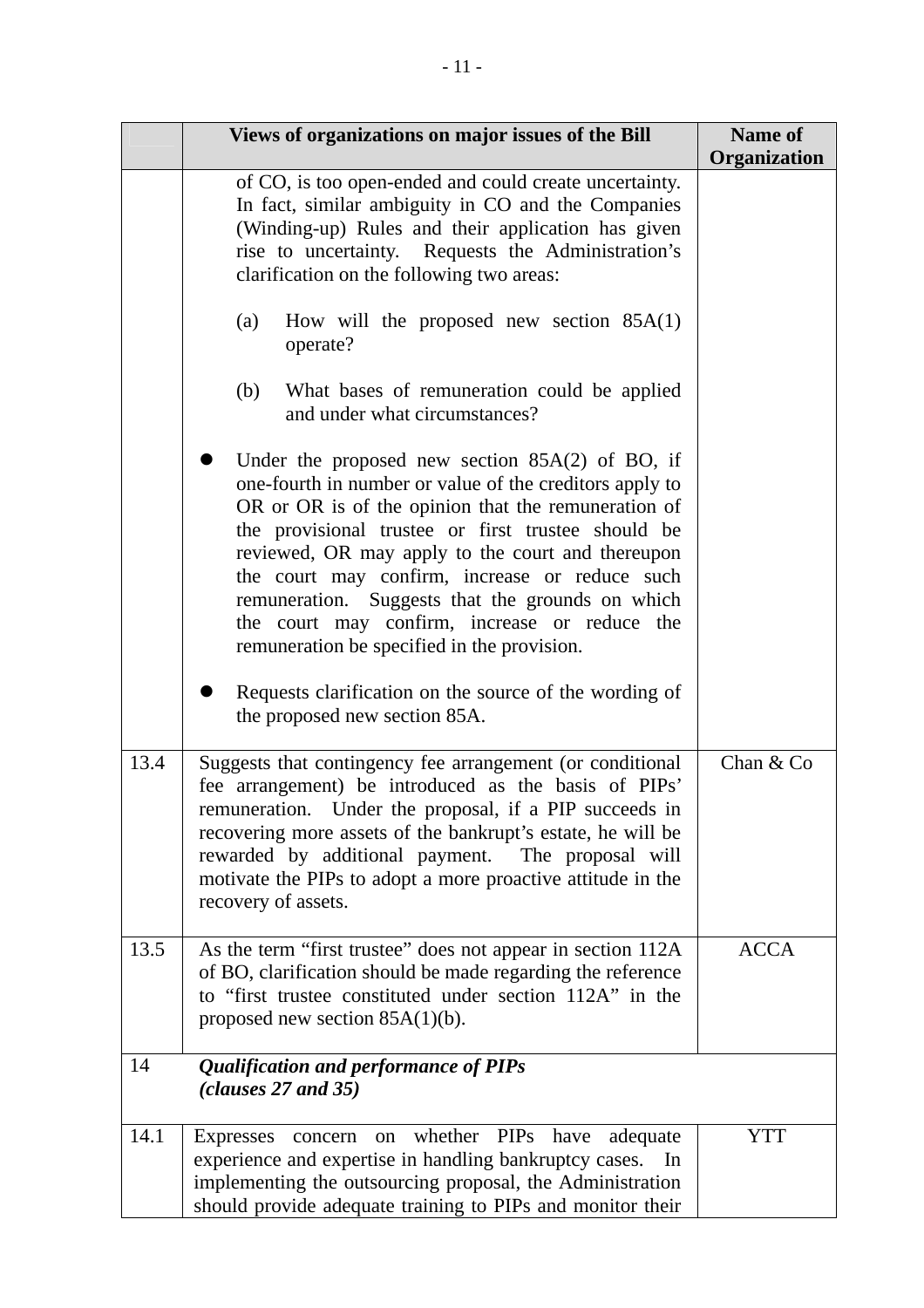|      | Views of organizations on major issues of the Bill                                                                                                                                                                                                                                                                                                                                                                                                                         | Name of<br>Organization |
|------|----------------------------------------------------------------------------------------------------------------------------------------------------------------------------------------------------------------------------------------------------------------------------------------------------------------------------------------------------------------------------------------------------------------------------------------------------------------------------|-------------------------|
|      | performance so as to ensure that they perform their duties<br>and responsibilities in an effective manner.                                                                                                                                                                                                                                                                                                                                                                 |                         |
| 14.2 | Hopes that the following provisions will ensure a high<br>standard of professionalism amongst PIPs serving as<br>trustees:<br>Under the proposed section $85A(4)$ of BO (clause 27),<br>the appointed PIP is prohibited from accepting any gift<br>or benefit (except his remuneration) from any persons<br>in connection with the handling of a bankruptcy case;<br>and from making any arrangement for giving up any<br>part of his remuneration to any of such persons. | CC                      |
|      | Under the amended section 96 of BO (clause 35),<br>creditors may apply to the court for removing a PIP<br>from the office of trustee on grounds of misconduct,<br>needlessly protracting of trusteeship, or in the interests<br>of the creditors concerned.                                                                                                                                                                                                                |                         |
| 14.3 | Suggests that the Bill should contain provisions<br>similar to sections 394 to 398 of the UK Insolvency<br>Act 1968 on -<br>selection criteria for appointing PIPs to handle<br>(a)<br>bankruptcy cases;<br>procedures for handling complaints against<br>(b)<br>PIPs; and<br>supervision of PIP's performance.<br>(c)                                                                                                                                                     | <b>HKAB</b>             |
|      | Alternatively, section 84 of BO should be amended to<br>include provisions similar to section 168C to T of the<br>Companies Ordinance to enable the court to make<br>orders disqualifying a person from acting as a<br>liquidator of a company.                                                                                                                                                                                                                            |                         |
| 14.4 | Suggests that provisions on qualification criteria for<br>provisional trustees/trustees be included in the Bill.<br>The<br>criteria may include expertise in handling bankruptcy<br>cases, no conflict of interests with the bankrupt, etc.                                                                                                                                                                                                                                | <b>ACCA</b>             |
| 15   | Duties of trustee as regards the bankrupt's estate<br>(clause 28)                                                                                                                                                                                                                                                                                                                                                                                                          |                         |
| 15.1 | Under the proposed new section $86B(1)(a)$ of BO, as<br>regards the estate of a bankrupt, it shall be the duty of                                                                                                                                                                                                                                                                                                                                                          | <b>GT</b>               |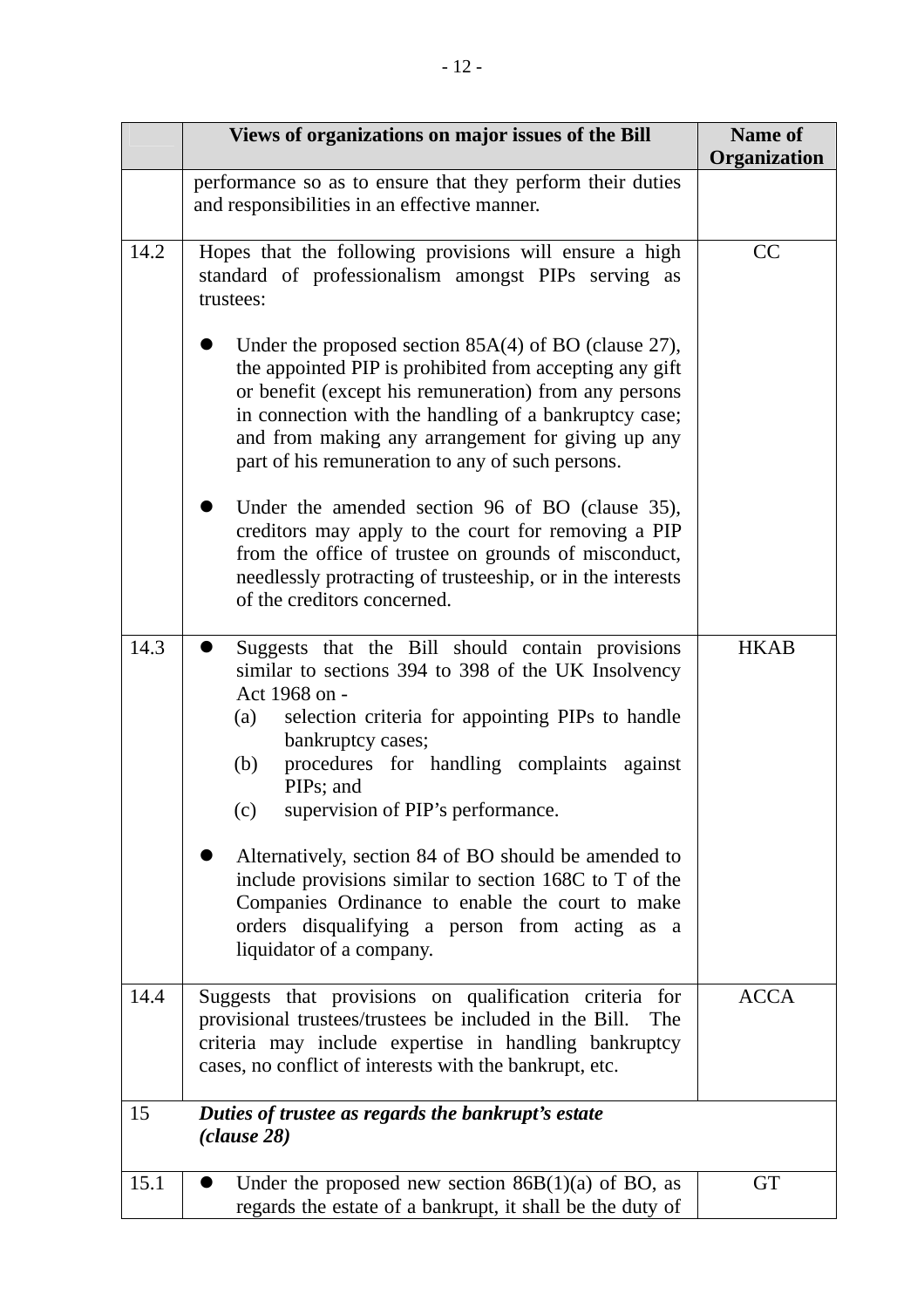|      | Views of organizations on major issues of the Bill                                                                                                                                                                                                                                                                                                                                                                                                                                                                                                                                                                                                                                                                                                                                                                    | Name of       |
|------|-----------------------------------------------------------------------------------------------------------------------------------------------------------------------------------------------------------------------------------------------------------------------------------------------------------------------------------------------------------------------------------------------------------------------------------------------------------------------------------------------------------------------------------------------------------------------------------------------------------------------------------------------------------------------------------------------------------------------------------------------------------------------------------------------------------------------|---------------|
|      | the trustee to raise money in any case where in the<br>interests of the creditors it appears necessary so to do.<br>In fact, this is more a "power" than a "duty".<br>Under the proposed new section $86B(1)(f)$ of BO, it<br>shall be the duty of the trustee to assist the bankrupt in<br>preparing his statement of affairs (SoA) in case the<br>bankrupt has no solicitor acting for him and is unable<br>properly to prepare it himself. This "duty" will very<br>likely be abused by the bankrupt as a basis of taking a<br>laid-back position and requiring the trustee to prepare<br>SoA from no or little information or incomplete books<br>and records. This "duty" should be abolished.<br>Instead, this may be included as a power of the trustee<br>if circumstance really requires it to be exercised. | Organization  |
| 15.2 | The provision in the proposed new section $86B(1)(a)$<br>of BO is more a "power" than a "duty".<br>The provision in the proposed new section $86B(1)(f)$ is<br>not a "duty" of the liquidator under the corresponding<br>provisions of CO, and could be onerous, given the lack<br>of available resources in most bankruptcy cases.<br>The application of the proposed new section $86B(1)$<br>should be extended to provisional trustee.<br>Requests clarification on the source of, and the reason<br>for introducing, the wording of the proposed new<br>section 86B.                                                                                                                                                                                                                                              | <b>HKICPA</b> |
| 15.3 | As the duty of a trustee in respect of security has been dealt<br>with under section 23 of BO, clarification should be made<br>on whether the reference to "securities" in the proposed<br>new section $86B(2)$ has the same meaning as that under<br>section 23. To ensure clarity, the trustee's duty in respect<br>of security should be referred to in the same provision.                                                                                                                                                                                                                                                                                                                                                                                                                                        | <b>ACCA</b>   |
| 16   | Trustee to provide statements of accounts<br>(clause 30)                                                                                                                                                                                                                                                                                                                                                                                                                                                                                                                                                                                                                                                                                                                                                              |               |
| 16.1 | Suggests that section 88 of BO be amended to include a<br>provision similar to that in the proposed new subsection<br>(4A) of section 19, empowering the trustee to require a<br>creditor to pay a deposit as a pre-condition for taking the                                                                                                                                                                                                                                                                                                                                                                                                                                                                                                                                                                          | <b>HKICPA</b> |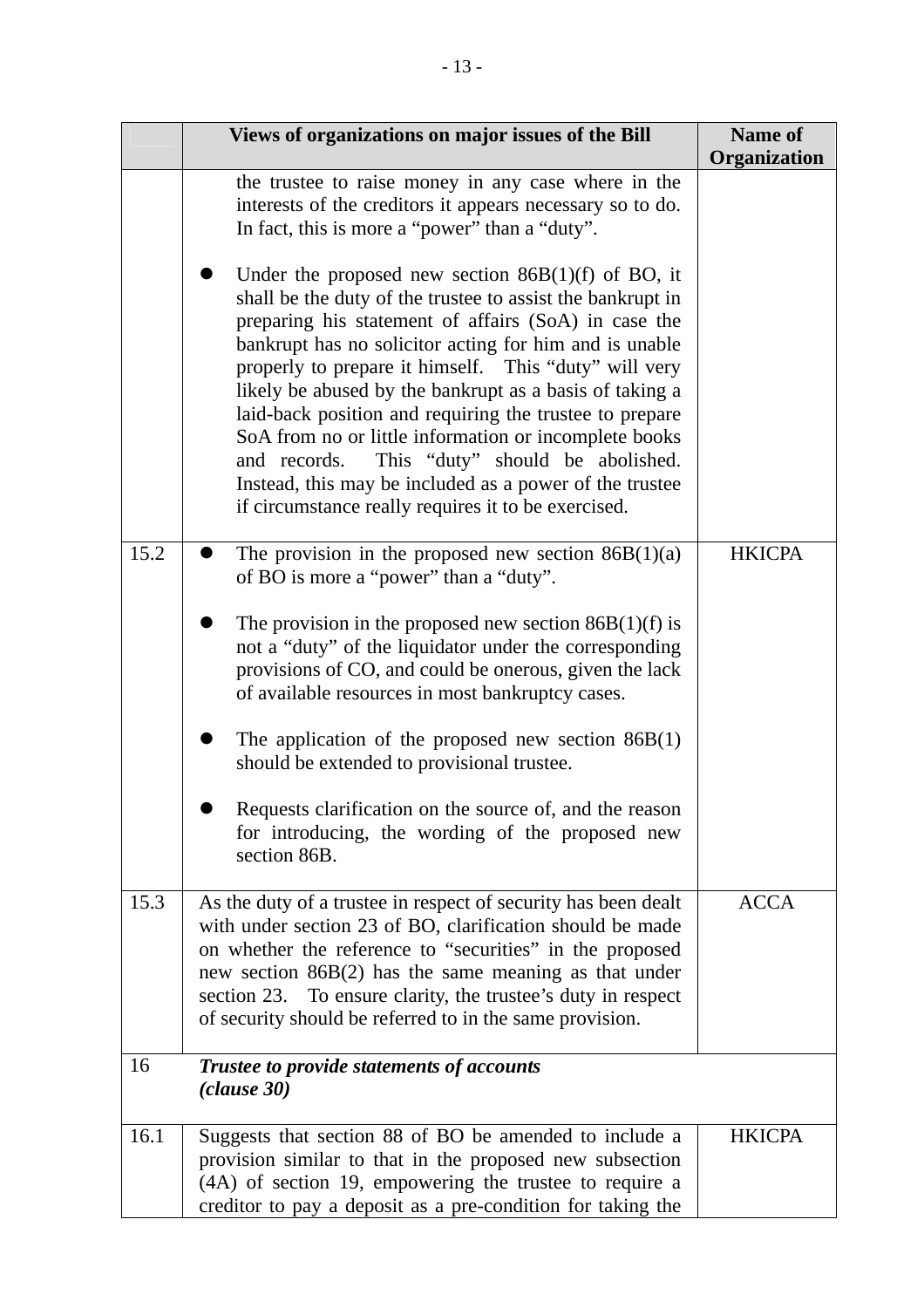|      | Views of organizations on major issues of the Bill                                                                                                                                                                                                                                                                                                                                                                                                                                                                                                                                                            | <b>Name of</b><br>Organization |
|------|---------------------------------------------------------------------------------------------------------------------------------------------------------------------------------------------------------------------------------------------------------------------------------------------------------------------------------------------------------------------------------------------------------------------------------------------------------------------------------------------------------------------------------------------------------------------------------------------------------------|--------------------------------|
|      | action requested (clause 9).                                                                                                                                                                                                                                                                                                                                                                                                                                                                                                                                                                                  |                                |
| 17   | <b>Annual statement of proceedings</b><br>(clause 31)                                                                                                                                                                                                                                                                                                                                                                                                                                                                                                                                                         |                                |
| 17.1 | The wording of clause 31 suggests that the format of<br>accounts (Form 150) should follow the requirements of<br>section 89 of BO. Suggests that the format of accounts be<br>reviewed so as to simplify them to facilitate compilation<br>and to make them more meaningful to creditors. This<br>would also apply to Form 137, produced by the trustee in<br>his application for release.                                                                                                                                                                                                                    | <b>HKICPA</b>                  |
| 18   | <b>Payment of moneys into banks</b><br>(clause 32)                                                                                                                                                                                                                                                                                                                                                                                                                                                                                                                                                            |                                |
| 18.1 | Under section $91(2)$ of BO, if a trustee at any time retains<br>for more than 10 days a sum exceeding \$2,000, he is<br>required to explain the retention to the satisfaction of the<br>Official Receiver (OR) or he may be removed from his<br>office by OR. Given that it is difficult to comply with this<br>requirement, the limit should be raised and the provision<br>should be amended accordingly.                                                                                                                                                                                                  | <b>ACCA</b>                    |
| 19   | <b>Application of Ordinance to small bankruptcies</b><br>(clause 42)                                                                                                                                                                                                                                                                                                                                                                                                                                                                                                                                          |                                |
| 19.1 | The order of sequence of subsections under section 112A<br>should be tidied up.                                                                                                                                                                                                                                                                                                                                                                                                                                                                                                                               | ACCA                           |
| 20   | Other suggestions related to the Bill                                                                                                                                                                                                                                                                                                                                                                                                                                                                                                                                                                         |                                |
| 20.1 | <b>Allowance and taxation of costs</b><br>Under section $86(3)$ of BO, all bills and charges of the<br>persons employed by the trustee shall be taxed. Under<br>Rule 149A of the Bankruptcy Rules, the fees and charges<br>within the prescribed scale may be paid without taxation in<br>the case of small bankruptcy under section 112A.<br>There<br>are two points of concerns:<br>Under Rule 176 of the Companies (Winding-up)<br>Rules, taxation is not required for the said expenses<br>Suggests that a similar provision be<br>under \$3,000.<br>included in BO or the Bankruptcy Rules and the limit | Tam & Co.<br><b>SCAA</b>       |